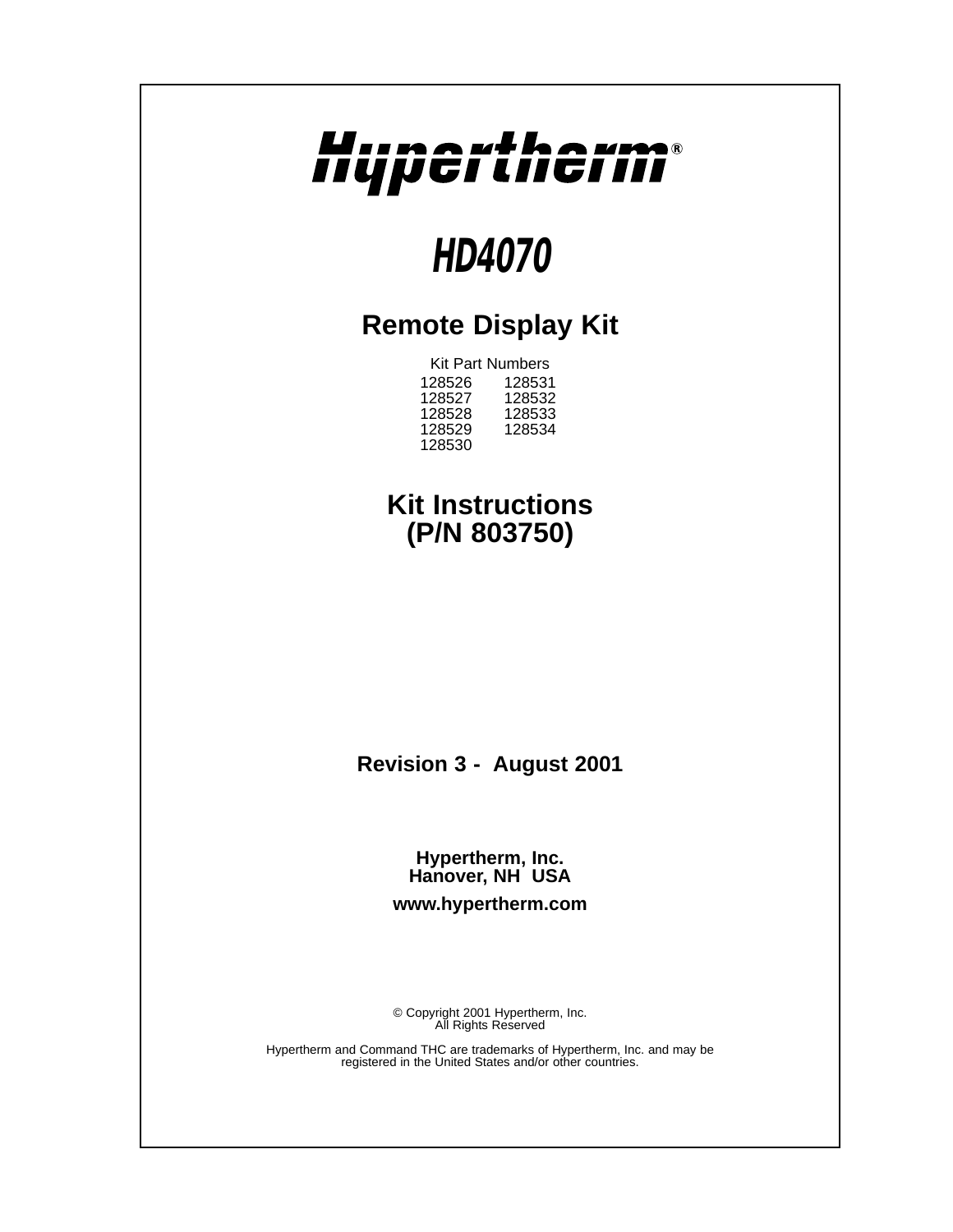### **KIT CONTENTS**

|        | 129659 HD4070 Display                  |  |
|--------|----------------------------------------|--|
|        | Cable (See instructions for cable P/N) |  |
|        | 803750 Instructions                    |  |
| 123601 | Ground cable                           |  |

### **PURPOSE**

These instructions provide installation procedures for the remote display included with this kit.

**NOTE: The HD4070 system can only support one touch screen display, either local or remote. Installing displays at both locations on one system may cause malfunctions or damage.**

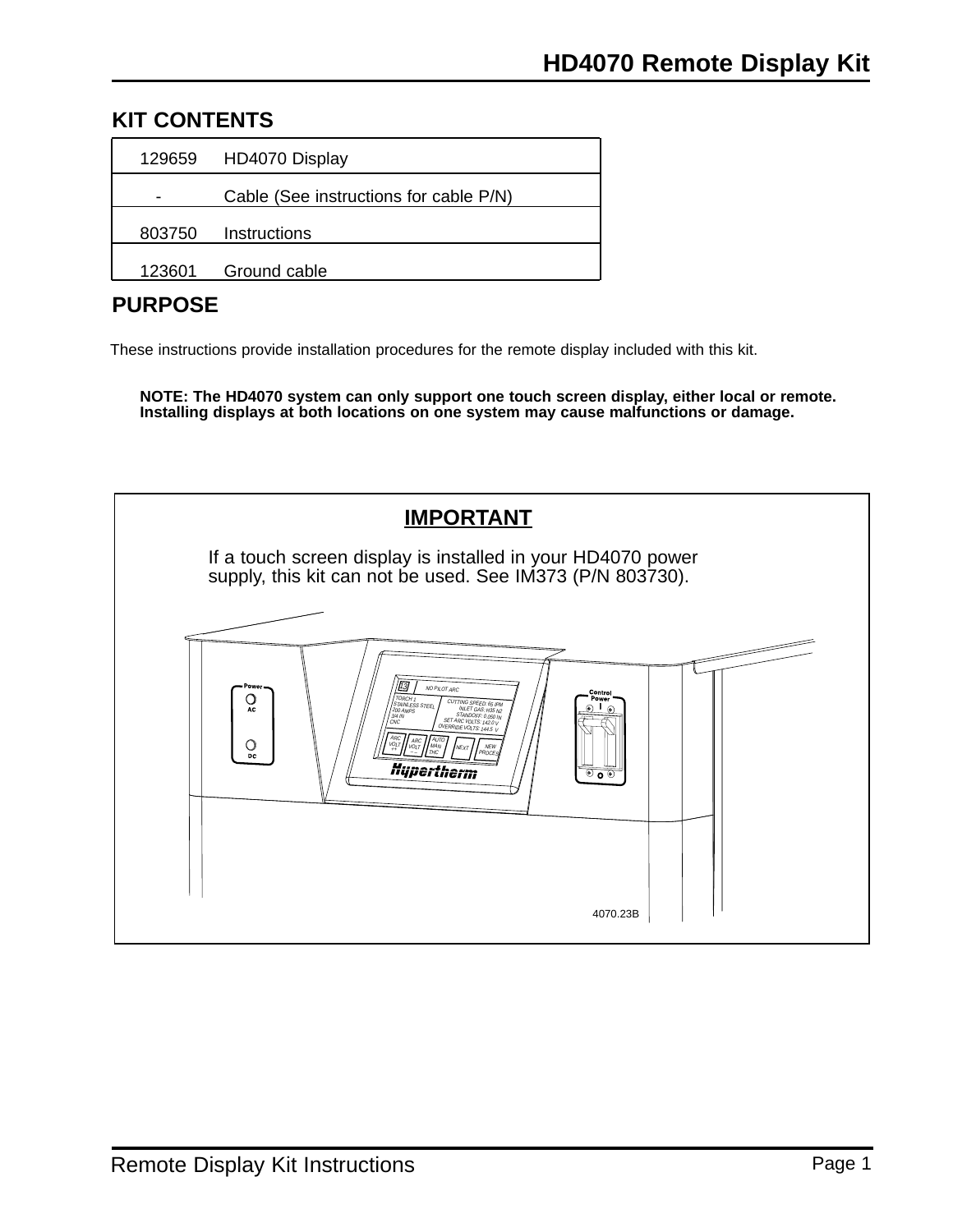## **WARNING**



### **ELECTRIC SHOCK CAN KILL**

**Turn off the power supply before removing any access cover. If the power supply is directly connected to a line disconnect box, switch the line disconnect to OFF (O). In the U.S., use a "lock-out / tag-out" procedure until the service or maintenance work is complete. In other countries, follow appropriate national or local safety procedures.**

**All work must be performed by a Hypertherm Distributor or a qualified technician.**

### **PROCEDURE**

1. Turn off the power to the power supply.

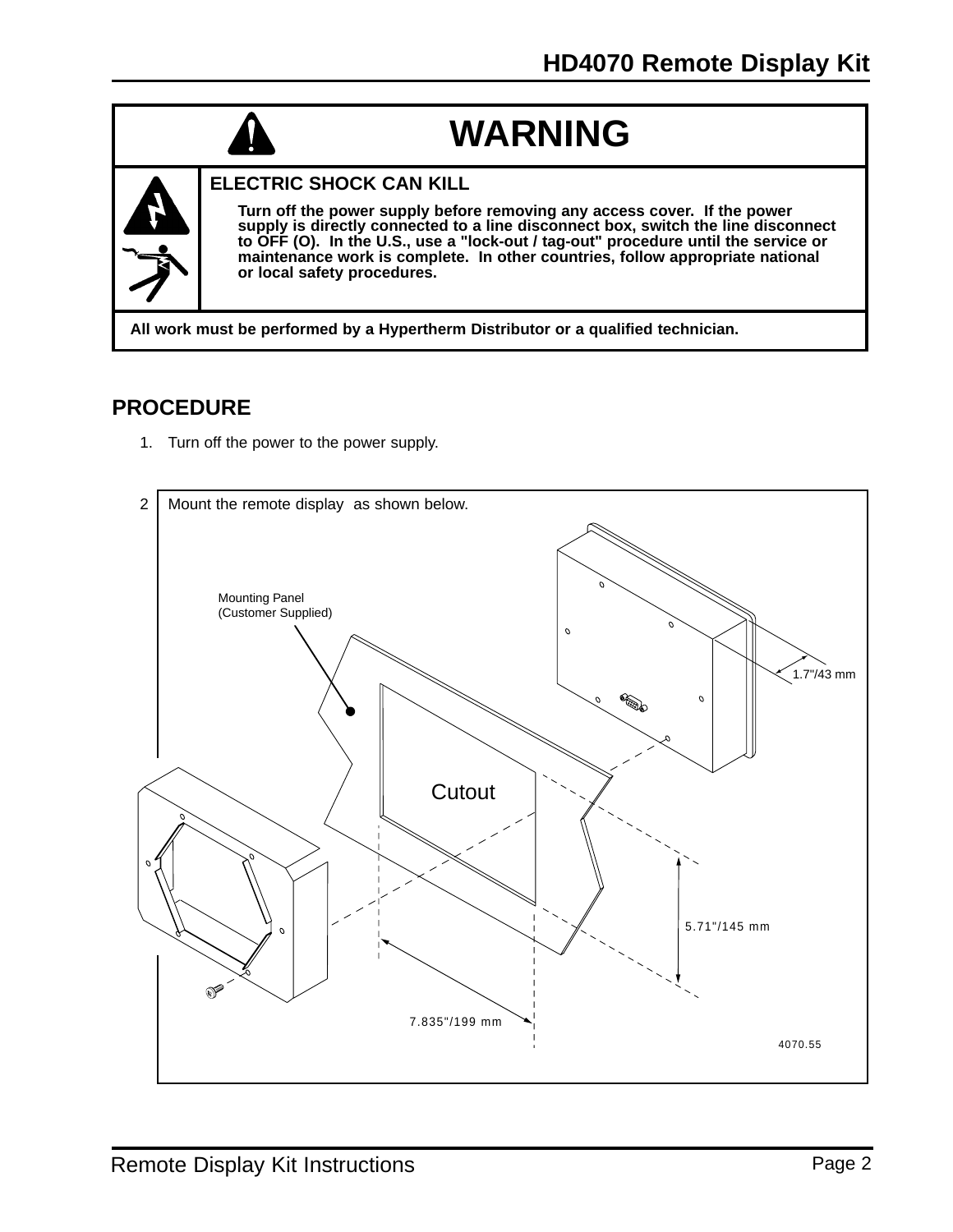- 3 | Remove the the top panel from the power supply.
- 4 | Reposition the jumper blocks on the J23 and J24 connectors on the breakout PC board as shown below.
- 5 Replace the the top panel to the power supply.



## **WARNING**

**STATIC ELECTRICITY CAN DAMAGE CIRCUIT BOARDS • Put on a grounded wrist strap BEFORE handling PC boards.**